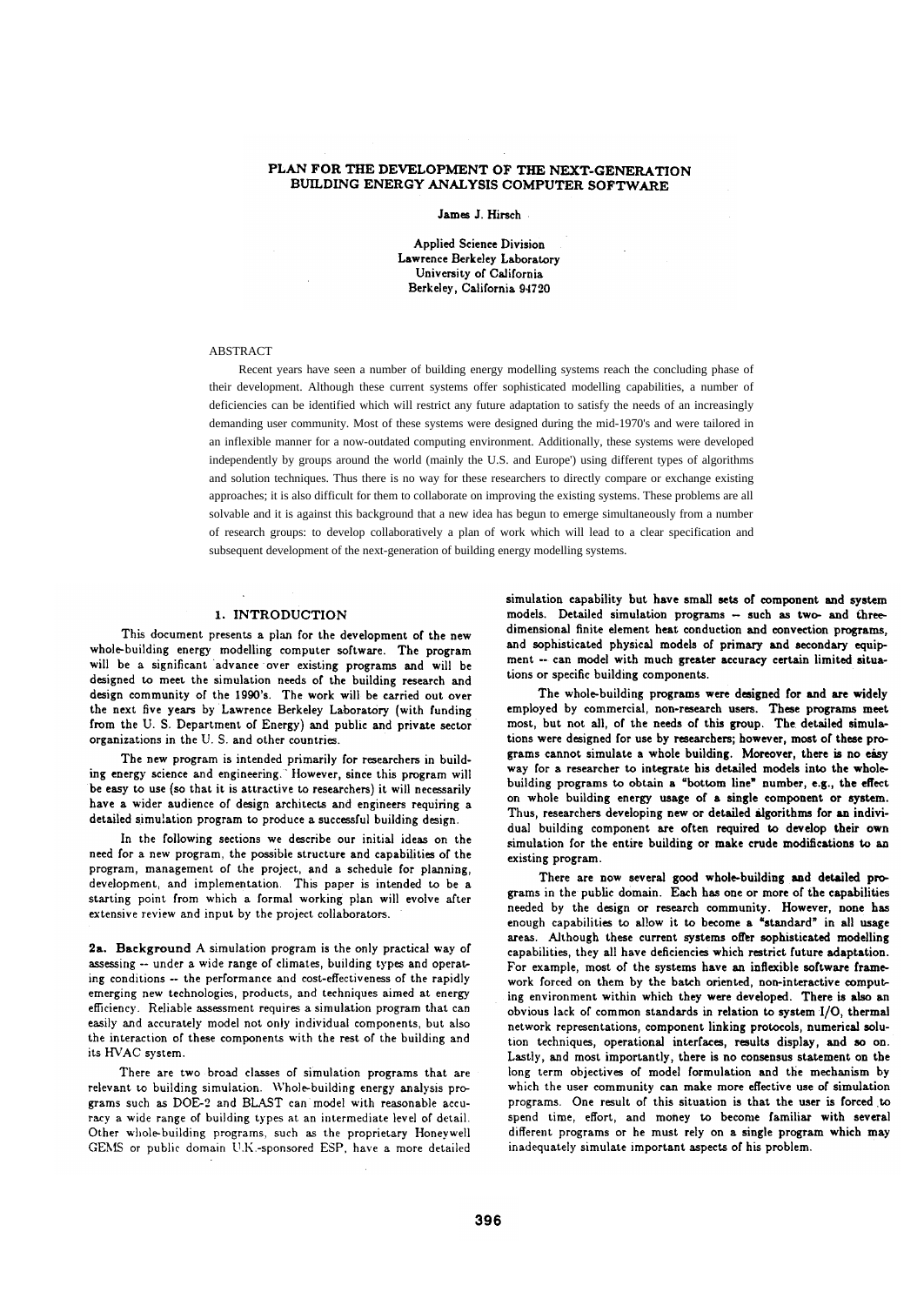It is unlikely that a single model or technique will become a standard throughout the building science research field (either in the U. S. or the rest of the world). However, it is possible to design a framework to ensure that future developments are facilitated, the effectiveness of narrow investigations are enhanced, collaborative developments (including algorithm exchange and model validation) are encouraged, and the as yet unforeseen needs of users several years ace can be accommodated.

The need for a new program comes from both the research and commercial user communities. Commercial users want to model innovative buildings that cannot be handled by the existing wholebuilding programs. For instance, an A&E firm might want to model an apartment building with an innovative system in which a rooftop greenhouse is used to preheat supply air for the rest of the building; none of the available whole-building programs can accurately handle this kind of calculation. Researchers, on the other hand, need a straight-forward means to integrate their detailed simulations into a whole-building model. For example, a one-room detailed convection program has been developed at LBL but there is no simple way to feed the results of this detailed program into the whole-building program (BLAST) that was being used. As a result, the connection was made by hand -- a separate building energy simulation had to be done for each hour of interest. The new program would give the architectural/engineering community the single tool needed to model innovative designs and at the same time would provide researchers with a framework specially designed to allow easy integration of detailed simulation models. The development of this new program will also provide the common framework to facilitate future model development by independent groups as well as to enhance the capabilities to exchange and compare methods and results.

2b. Limitations of Existing Computer Programs Although the whole-building programs like DOE-2 have been successful at simulating conventional buildings, they all have limitations which make them difficult or impossible to modify in order to handle future research and design needs. In DOE-2 and similarly structured programs the most important of these limitations are:

The envelope simulation (LOADS), the secondary HVAC system ulation (SYSTEMS), and the primary equipment simulation (PLANT) are done separately and sequentially, with no feedback possible from SYSTEMS to LOADS or from PLANT to SYSTEMS. For example, the heat transfer through the envelope is calculated separately from the HVAC simulation which determines the air temperature in a room, making it impossible to accurately model zonetemperature control of envelope components like movable sun-control shading devices. The network programs (like GEMS and ESP) do not have this limitation in principle, but do not allow fast simulation or simple solution techniques when the problem is simple.

(2) The calculation time step is fixed at one hour, corresponding to the time interval at which weather data has historically been recorded. However, many physical processes, such as the cycling on and off of heating and cooling equipment, have characteristic times of minutes (or even seconds) over which large variations in thermal behavior can occur. Some problems require a short timestep to ensure accurate results, while many problems are handled well by a long timestep. The ability to integrate these two types of models is important.

(3) Some calculations have intentionally been simplified to reduce computer time -- for example, conduction is assumed to occur in only one-dimension, radiation exchange factors are approximated by simple area ratios, and storage of moisture in building elements is ignored. Other calculations have been drastically simplified due to lack of understanding of the physical process involved; for example, temperature stratification and convection of the air within a zone are ignored.

(4) The program's internal structure is very rigid. If a researcher wants to add a new component simulation, he must modify the FOR-TRAN code, recompile, debug, and test the program. This is a timeuming process that requires expertise in the internal workings of the program. For example, to add a simulation of phase change materials to DOE-2 would require several months of effort and could only be done by someone familiar with most aspects of the program's data structure, input language processor, and simulation algorithms.

(5) The user has almost no choice of solution techniques; he must accept the algorithms used in the program even though their accuracy, speed, or level of detail may be much better or worse than is required for the problem at hand.

2c. General Capabilities of the New Program The objective of the development of a new program is to integrate the best capabilities and attributes of existing programs, both detailed and general, as well as to allow variability in the level of detail of analysis and the completeness of the user's description of the problem. An example of the physical problem which the program is intended to solve is given schematically in Fig. 1, which illustrates a room being supplied with conditioned air by a secondary HVAC system (which coils are, in turn, supplied with hot and cold water by a primary system). Figure 2 shows the conditioned room in more detail, where the different forms of heat transfer that can take place in the room are schematically illustrated.



Figure 1. Typical system configuration showing room, airside (secondary) system, and plant (primary) system.

To model a coupled room/secondary system/primary system of this kind, the program must be able to do a simultaneous solution of the heat and mass flows for each component, taking into account the driving forces (outside temperature, solar radiation, etc.), building envelope characteristics, equipment characteristics, and control mechanisms. The solution approach will be to model a building as a network of discrete components, where the thermodynamic behavior of each component is represented by differential and/or algebraic equations (Sowell 84, Miller 82, Benton 82, Irving 83, Clark 85). The solution of these equations determines the outputs of each component in terms of time-varying input temperatures and flows, fixed parameters, and control variables.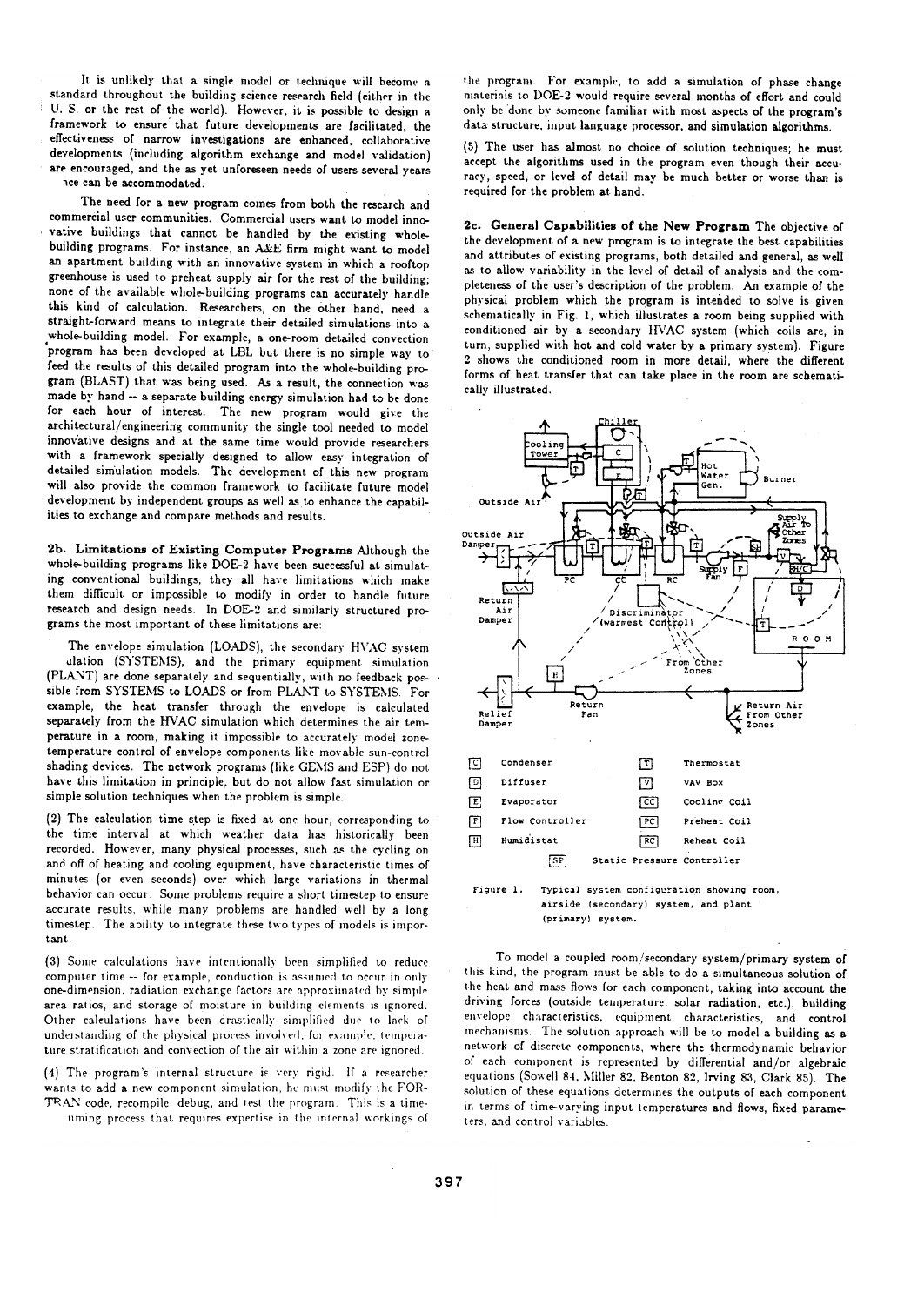

The program input will allow the user to specify the relationships between discrete components, i.e., how the outputs from one component are connected to the inputs of one or more other components. The physical/mathematical model which simulates the thermal performance of a particular component can be chosen from a library of algorithms, or, alternatively, the user will be able to enter his own component model through the input.

With this kind of component-based input and solution structure, it will be possible for an analyst to answer questions with many different levels of detail. These will range from fairly broad questions having to do with overall building energy consumption on a monthby-month or annual basis, to specific questions about the dynamic, small timestep behavior of specific components and control processes.

The general capabilities of the new program will include the following:

(1) The envelope and HVAC systems calculation will be fully integrated, with interactive loops allowing both feed back and feed forward. A simultaneous calculation will be performed of room-level heat flows, air and moisture transport and conditioning by the secondary HVAC system, and hot/cold water transport, conditioning and storage by the primary system. This will allow simulating many processes which are difficult or impossible to handle in programs like DOE-2 because they involve strong coupling between the envelope and

the secondary system or between the secondary system and primary system. Examples of such processes include: (a) sun control with window shades based on room air temperature; (b) effect on conductive loss due to supply air blowing across windows, a common technique to maintain higher glass temperatures for thermal comfort during the heating season; (c) use of an atrium or Trombe wall to preheat ventilation air; (d) passing supply or return air through the gap in double-pane windows to pick up or discharge heat; (e) effect on room conditions of plant which is undersized, i.e. which cannot meet coil loads under peak demand or pulldown situations; (f) convective film conductances which depend on surface-to-air temperature differences; (g) passing cold air through hollow core concrete floors to precool a building at night.

(2) The timestep will be variable; it can be chosen by the user or determined dynamically by the program depending on the process being simulated. This includes the ability to allow different timesteps for individual components in the simulation.

The small timestep option will allow simulation of processes which have time constants smaller than an hour, or will be used for solution techniques, e.g. some types of finite-difference schemes, which require a small timestep for accuracy or stability. Examples of effects which can have characteristic times on the order of seconds or minutes include (a) process controls; (b) cycling on and off of HVAC equip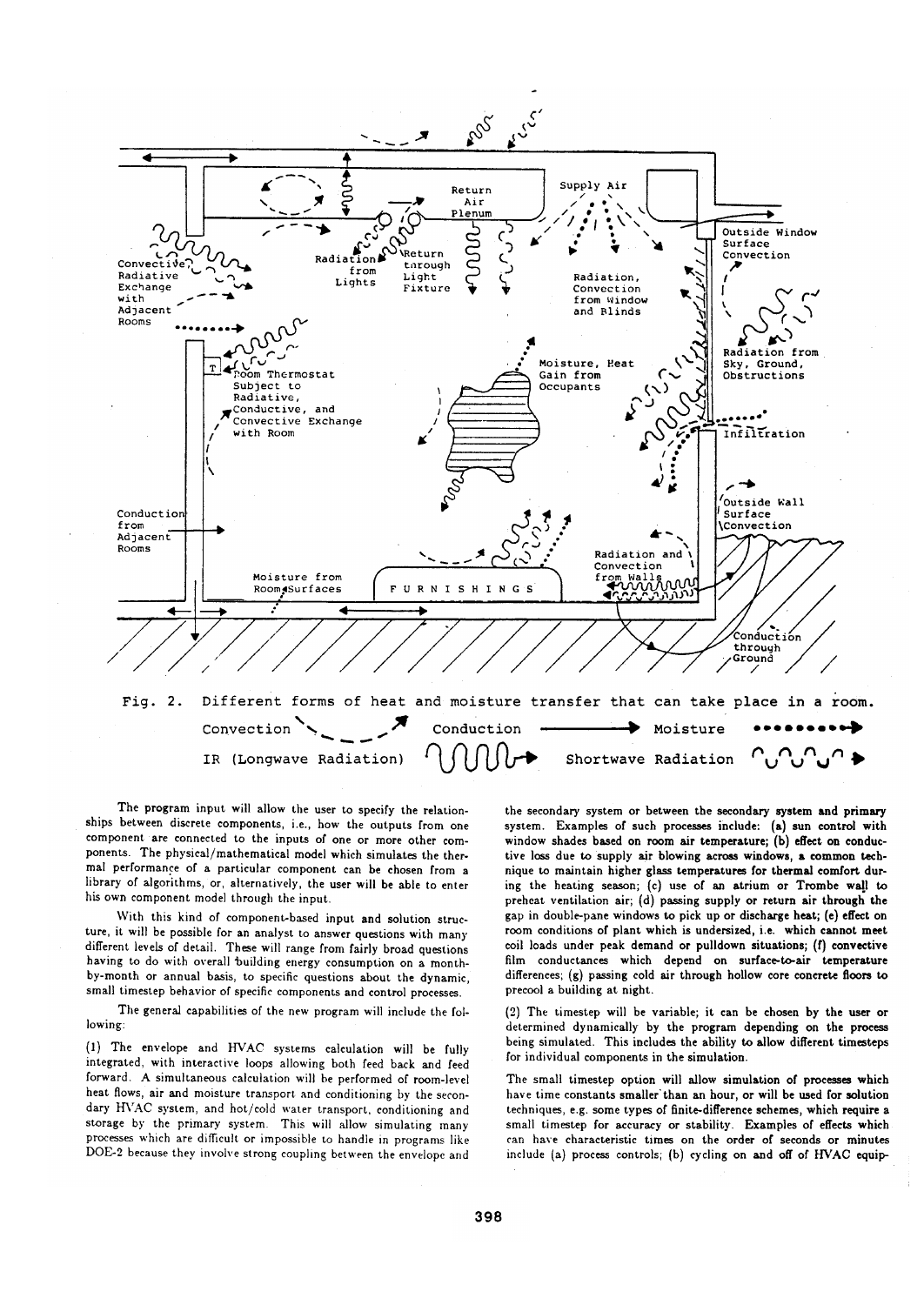ment; (c) air temperatures, flows, humidity ratios in the room and throughout the secondary system at startup and shutdown; (d) con-

"vective heat transfer between rooms with a large initial temperature difference, where this temperature difference can change rapidly when convection begins; (e) room air temperature change due to sudden increase in load from solar gain, natural ventilation, process equipment, etc.; (f) response of airsolar collectors to insolation fluctuations

artly cloudy conditions.

 $\sqrt[3]{3}$  The user will be able to add, via the input language, algorithms to simulate innovative components which cannot be modelled by the basic program.

 $(4)$  The program will have built-in algorithms and solution techniques tranging from fast, simplified methods to slower, more detailed solutions where a high degree of accuracy is important. A capability to allow "mixing" of the level of detail for different components in a single simulation will be available.

The user can thus tailor his choice of algorithms and solution techniques to the problem at hand. For conceptual design studies, where the envelope or its systems are not yet well-defined, fast-running algogrithms requiring minimal input would be chosen. For HVAC equipment studies, where the emphasis is on equipment performance rather than optimizing the envelope, the user could choose the simpler envelope calculations and concentrate his input effort and execution time on detailed equipment algorithms and calculation techniques

As the design develops, the analyst may decide that more information is required for a particular component or process in which case he could select higher level algorithms. For example, for initial runs the analyst might not be concerned with the internal distribution of sunlight in a room, so the fast and and approximate shading coefficient<br>approach might be selected for modelling the effect of window shades on solar gain. In later runs to calculate the cost-benefit of a dimming system for the electric lights, he could easily switch to using a library of optical transmission functions to model various shading devices,<br>and he could invoke the algorithm which performs an interior visible radiation flux balance to determine the daylight illuminance distribustion.

etailed thermal modelling of the envelope will be possible, including: multi-dimensional heat flow; convection and stratification of air; precise calculation of interior and exterior IR, solar, and visible radiation exchange; storage, release, and convection of moisture and concaminants; and calculation of combined illuminance distribution from<br>daylight and electric lighting.

(6) Many building energy analysis programs have fixed connections between the building components. A dual duct system in DOE-2, for between the building components. A sum was speed on method of the state, has a central fan, a heating and a cooling coil, two ducts leading to the zones, and so forth.

The models for the fan and coils are connected in a fixed way. there is no way to add a fan to the configuration to produce a dual duct<br>system, even though models for each of the components are in the code.

Similarly, the connection between the system models and the building envelope is pre-defined in DOE-2. A Trombe wall model exists, and various HVAC systems are modeled, but there is no way to connect the two so that outside air is preheated for the HVAC system by the Trombe wall.

The advantage of a component based program, then, is that the user can build up models of systems that are not pre-defined in the program. Such programs do exist: TRNSYS, for example, is a component based program primarily used for active solar systems. Its ability to model building envelopes is limited, but it does allow detailed modeling of solar collectors and various primary equipment.

(7) The user will be able to simulate the complex control schemes which are becoming possible with microprocessor-based energy management control (EMC) systems. The program will be able to model EMC functions such as time programming of HVAC equipment, electrical load cycling and shedding, electrical load peak demand reduction, chiller optimization, boiler plant optimization, and optimum fan start.

(8) The new program should have an enhanced library capability. Existing building energy analysis programs have libraries, but their capabilities are rather limited. For instance, only certain pre-defined items (materials, schedules, etc.) can be stored in the library, and adding, deleting, and listing items is usually clumsy. The new program should allow any item or component that can be defined by the input to be stored in the library. In addition, the library should allow combinations of components to be stored. For instance, the user should be able to store and retrieve a space with all its associated walls, windows, and internal gains and schedules; or a system with its coils. fans. sensors, and controllers.

(9) It is important to reduce the difficulties encountered by the nonexpert user of a building energy analysis program. At present, a user needs a great deal of background information about how a building envelope and its associated HVAC and primary equipment work in the real world, how the program does its simulation, and how to input the details of the building and equipment being modelled in order to successfully use an existing building energy analysis program. The typical user may be an expert in only one portion of the building energy analysis field -- an architect knowledgable about the envelope, or a mechanical engineer conversant with HVAC equipment, for instance. The new program should contain a database of pre-defined spaces, floors, buildings systems, and central plants that can be accessed by a user who is interested in only part of the building energy analysis problem. For the envelope, for instance, the database might contain one of the favorite floor plans used by building modelers: a core zone surrounded by four exterior zones. The shape and much of the geometry of the floor is thus pre-defined. The user could alter the details - amount of glass, dimensions, type of construction, etc., with very little labor. An entire building could then be readily assembled out of such building blocks.

Similarly, the database should contain favorite pre-configured HVAC systems -- central VAV, for example. Again, the user could supply the details -- coil capacities, fan size, etc. We can imagine the user typing SHOW DEFAULT-VAV and obtaining the text of the input for the system. Typing DISPLAY DEFAULT-VAV could yield a diagram of the system on his terminal screen.

(10) The methods used for inputting the geometry data in most of the present building energy analysis programs are tedious and error prone. In DOE-2, for example, the X,Y,Z coordinates and the azimuth and tilt must be entered for each wall. Although an attempt is made to alleviate the problem by introducing local coordinate systems, the lack of graphical feedback or connectivity checking by the program, combined with the complexity and tedium of the input, frequently result in erroneous input.

In the interest of preserving portability, it is not our intention to work on digitizing geometric input directly from drawings or to develop 3-D graphical verification output. Instead, we would like to simplify the input and provide some simple, graphical feedback as to what the user's input looks like.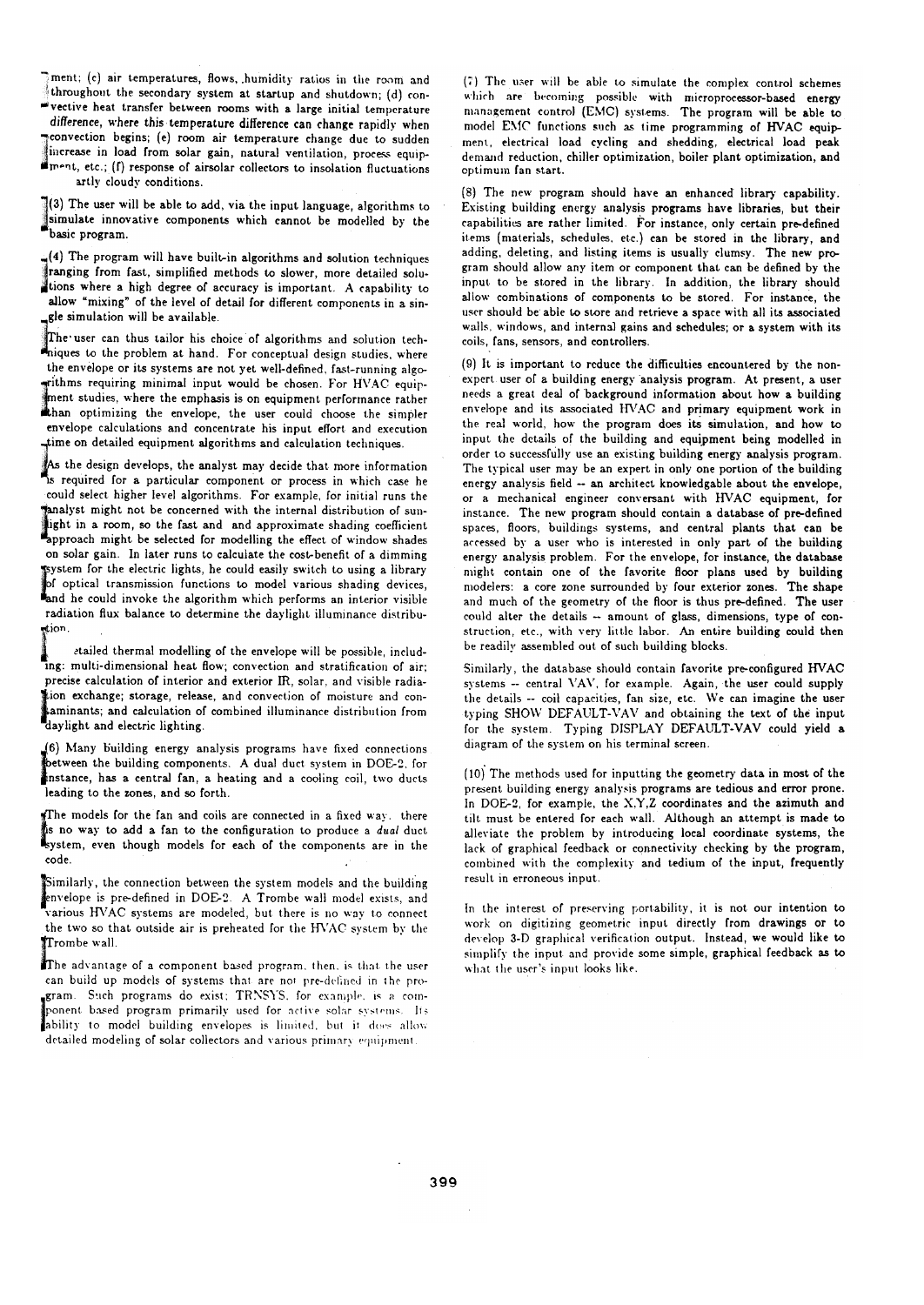The geometric input could be relational -- the position and orientation of a wall are specified relative to a wall already input.



This reduces the input and makes sure all the surfaces are connected properly. entire spaces could be located in the same way -- Space-2 top of Space-1 for instance. The user could then alter the dimension of the copied space.

In addition a prompt, simple graphical feedback on where the walls (and windows and shades) are is needed. We might show a plan view of the walls -- ceiling and floors might be cross-hatched or shaded. Elevation views of different sides of the building could also be provided.

(11) A built-in postprocessor will allow the user to configure and print reports summarizing the results of multiple (parametric) runs. Capabilities will include (a) tabulation of variables over user-selected time periods; (b) statistical analysis, such as calculation of averages, standard deviations, maxima and minima; (c) numerical manipulation, i.e. calculation of sums, differences, and user-specified mathematical functions of one or more variables; and (d) accumulation and display of frequency distributions (histograms and scatter plots).

(12) At the user's option, the weather processor will produce compressed weather files for superfast analysis. Various techniques are currently available which will take a year of weather data (8760 hours) and reduce it to a few representative days per month or to short sequences of heating, cooling, and swing-season days. Using compressed files of this kind can reduce running time for an annual simulation by an order of magnitude. This reduces computer costs and facilitates multi-variable optimization of building parameters which can require hundreds or thousands of runs.

In addition to the simulation capabilities of a program, other important issues are the availability of the program (where it can be acquired, for how much money, for what computers), the support of the program (how can usage be learned, who is called if problems are found), and the extent of documentation on both input and algorithms

#### 3. NEW PROGRAM PROJECT AREAS

The development of the new program will require a long-term effort in five major project areas:

(1) the planning and coordination among the multiple participants in the development and overall management of the technical projects;

(2) research into mathematical models and computer algorithms which will form the basis of the library components that can be simulated:

(3) research into solution techniques to solve combined non-linear partial differential and algebraic equations;

(4) user interfaces, including algorithm, language, report and building descriptions; and

(5) the overall structure of the program and how its parts fit together and communicate.

3a. Planning and Coordination Many organizations (and groups within organizations) will be involved in this project over its lifetime. It is very important that the strengths and potential contributions of individuals working in this field be known so that the best possible resources are made available to the project. No one group has all the necessary background and experience to carry out the project without significant investment in exploring the experiences of other workers in the field. The plan is to identify individuals and groups in the U.S. and other countries that have knowledge and experience in the various technical areas required for this project (short timestep finite difference solutions, lumped parameter solutions, convection calculations, controls simulations, etc.) and to bring them together to work on the project. In this manner, we can start with the best parts of existing solutions and experience and build up from there, rather than redo what has already been accomplished. To date, discussions have taken place with many researchers, including Kusuda and Walton (NBS), BLAST program developers, Huang (Chinese Academy of Science), Chounet and his group (CNRS/AFME, France), Sornav (CSTB/AFME, France), Clarke (United Kingdom), LeBrun (Belgium), Isfalt (Royal Technical University, Sweden) as well as several U. S. private sector researchers including Miller (Johnson Controls). Nall (Heery), and Rodgers (Skidmore-Owings-Merrill).

Non-U.S. participants will not only contribute significantly in general areas like solution techniques and program structure, but will also be responsible for development of specific algorithms to simulate systems which are particular to individual countries. Such systems include, for example, hollow core concrete flooring used for thermal storage in Sweden, hot water radiators (which are common in Europe), and the floor-slab radiant heating system used in France.

Meetings have begun to be held to identify the level of interest. types of involvement, level of potential personnel commitment and timetable of involvement for the various participants. The subprojects must be planned in a controlled and uniform manner to ensure that they fit together to form a workable solution. However, the projects must also be highly separable so as to allow a significant degree of independent work by participants. This will require considerable central planning and coordination. We have had experience of this kind during the LBL/ANL/LANL development of DOE-2 and found it very possible to centralize the control and planning of the program design while allowing sufficient flexibility to allow individuals the freedom to provide the best solution within the available time and budget.

3b. Research into Mathematical Models and Computer Algorithms The program will require algorithms for the simulation of processes (such as convection), components (such as cooling coils), heat and mass transfer between components, and control of components. We will distinguish three types of mathematical algorithms for describing physical processes, components or systems. Type (1) comprises algorithms which are (a) curve fits to measured data, (b) curve fits to detailed first-principle calculations, or (c) time-series transfer functions based on first-principle calculations. An example of (1a) is the performance curves for HVAC equipment used in DOE-2, which are based on manufacturer's data. An example of (1b) is the polynomials used in DOE-2 to calculate solar transmittance and absorptance of windows. These curves were obtained by solving Fresnel's equations for different incidence angles and fitting the result to a third-order polynomial. The DOE-2 response factors and weighting factors are examples of (1c).

Type (1) algorithms are fast running since they basically involve evaluation of an algebraic function or series. They usually require less input than their Type (2) or (3) counterparts. However, they may in some cases be less accurate because some physical parameters are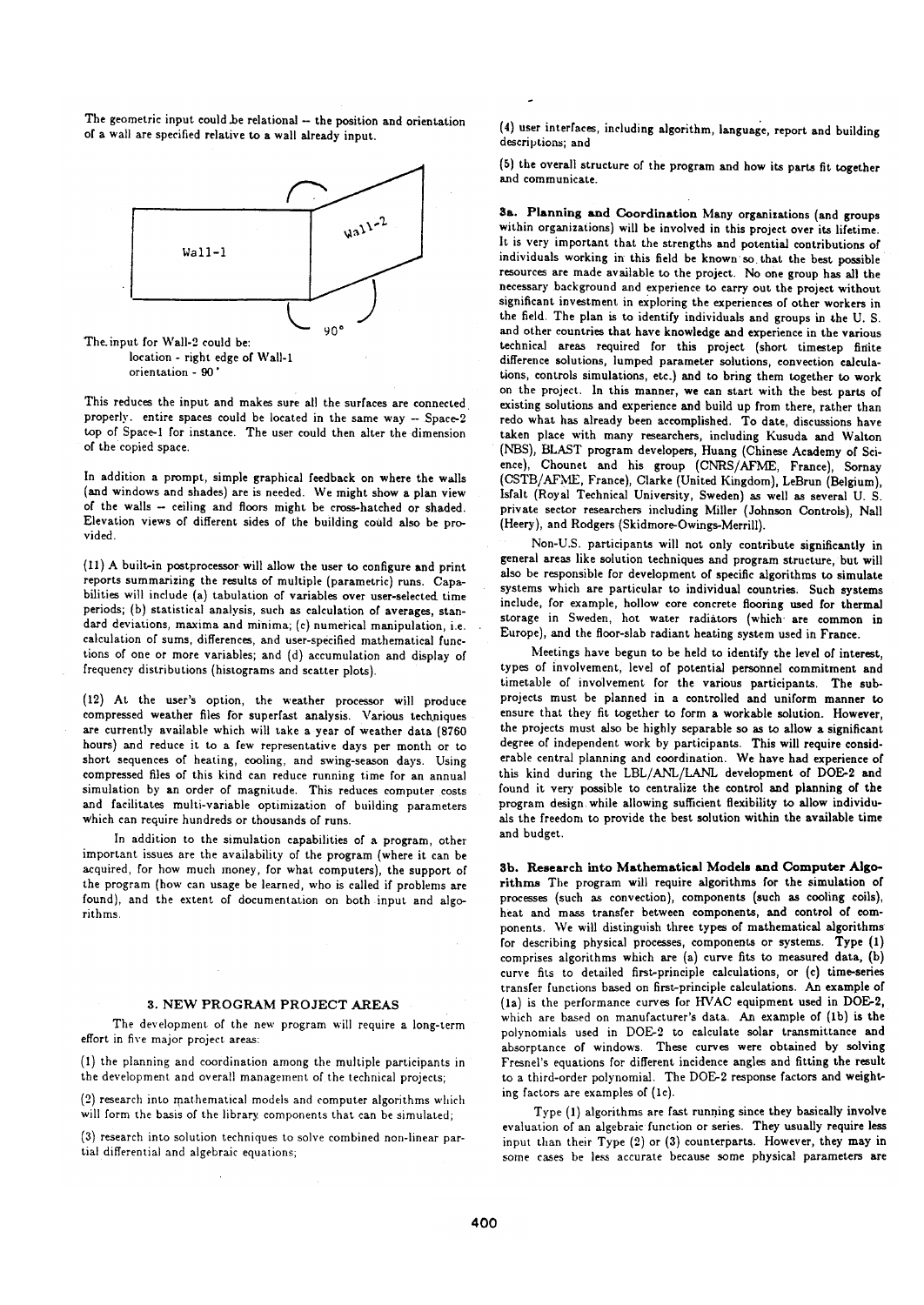-ignored or assumed constant. For example, the DOE-2 weighting fac-

brs which relate cooling loads to instantaneous heat gains are deterined from a detailed thermal balance calculation using constant convective air film coefficients, whereas in actuality these coefficients depend on the surface-to-air temperature difference. On the other and, there are cases where only a Type (1a) algorithm, i.e. an empiral correlation, is available because the physical component or process Ţ complex or poorly understood that a first-principles calculation is i, .ctical.

In a Type (2) algorithm the fundamental physical equations thich describe a process or component are solved each timestep. Generally, some simplifying assumptions are made to reduce calculation time or input requirements. An example of a Type (2) algorithm is The use of Fresnel's equations to determine the transmission and<br>flection of solar radiation for the actual distribution each timestep of incident direct and diffuse solar radiation. Some assumptions usually made in this calculation are that the incident radiation is unpo-Trized, the glass is non-dispersive, and the window consists of per-<br>cluy flat and parallel panes of glass.

Type (3) corresponds to "state-of-the-art" algorithms which model physical processes in very great detail with a minimum of simfying assumptions. An example of an algorithm in this class is a yo- or three-dimensional solution of the Navier-Stokes equations to calculate the temperature and velocity field for in-room air convection. Type (3) algorithms are expected to be very slow running and require a high level of input detail. This will limit their use to sperequire a high level of input detail. This will think that can be used in Type (2) algorithms. Additional fundamental research will be needed to develop Type (3) algorithms in some areas (research which we wish facilitate but do not plan to undertake as part of this project).

Present whole-building programs rely heavily on models of Type Th. with some use of models of Type (2). The new program will include Type (1) and Type (2) models for each element of the building Jergy analysis problem. Some elements will have Type (3) models. he higher level models can be used to check the range of applicability and the accuracy of lower level models, as well as used for simulation of situations that cannot be handled by the simpler models. The <sup>-t</sup> would first identify and select the relevant models at each .nd then merge them into the overall program structure. The structure would be such that models of Type (1). (2). or (3) could be employed, depending on the user's needs, and new models of all three spes could be added without expert knowledge of the program itself.

It is expected that the new program will primarily employ models that already exist or are presently under development. For instance, work is in progress at SERI and NBS in the U. S. and at WRS/Poitier in France on inter- and intra-zone convective algo-<br>thms that could eventually be adapted for use in the new program. Detailed HVAC models are also being developed at NBS (SES, for example, Hill 85, Clark 85); these could form the basis for the HVAC podels of Type (2) in the new program. In some cases, adequate gorithms already exist, for instance, in the area of two or three minensional heat flow. An extensive search will be conducted in the first phases of the project to identify, test. and select appropriate sisting models and algorithms. At the same time, individuals from e ongoing development projects will participate by including their sults in the new program.

3c. Solution Techniques There already exist programs that can lve parts of the building energy analysis problem. Any of the dely available mathematical libraries (e.g. NAG) contain FOR-TRAN subroutines that can solve systems of algebraic equations, or systems of first order ordinary differential equations. There also exist rograms such as SPICE and ASTEC that can solve complicated ectrical networks. Some general simulation programs have been<br>written and applied to building analysis. The proprietary GEMS program at Honeywell allows the simultaneous solution of algebraic equa-Jons and an analog electrical network representation of a building. on-linear processes can be handled by a lumped parameter represenstion in GEMS. The new program will have at a minimum the lities of a program like GEMS.

In general, the new program will have to solve a combined system of algebraic and non-linear differential equations. The algebraic equations may include discontinuities or constraints. We need to establish whether a general technique exists for solving such a combined system or, if not, what the most reasonable compromise is -e.g., linearization or separation of the problem into smaller pieces.

The first step will be to find what solution techniques are available, implement them, and test their range of validity. The next step will be to combine the various techniques to solve the more general building analysis problem in as much detail as possible. It is expected that the results will be useful to a broader group than just building energy researchers.

To facilitate the numerical solution of the various problems to be formulated in the project, well documented and kept-up general mathematical software, such as IMSL, NAG, and the Sandia Mathematical Library will be available. After careful implementation and comparison of the existing numerical methods in the special context of energy efficient buildings, it may be decided that certain mathematical subroutines be included in Energy-1. The numerical methods of these subroutines will be carefully studied and similar subroutines which are not proprietary can be used. For this purpose, public-domain mathematical packages (other than Sandia's) will be selected and obtained; e.g. LINPACK for systems of algebraic equations, EISPACK for eigenvalues and eigenvectors, some versions of GEAR for ordinary differential equations, etc. Some subroutines may be extracted, modified, and incorporated accordingly.

For example, suppose that a system of algebraic-differential is formulated and that, as for circuit analysis, it can be put into form

$$
\frac{dy}{dt} = f(y,t) \tag{1}
$$

where y is the vector of unknowns and f is a nonlinear operator. If the system is simple, the trapezoidal rule algorithms can be used

$$
Y_{n+1} - Y_n = \frac{h_n}{2} \left[ f(Y_n, t_n) + f(Y_{n+1}, t_{n+1}) \right]
$$
 (2)

where  $h_n=t_{n+1}$  -  $t_n$  ;  $\boldsymbol{Y}_{n+1}$  may be iterated as

$$
Y_{n+1}^{(k+1)} - Y_n = \frac{h_n}{2} \left[ f(Y_n, t_n) + f(Y_{n+1}^{(k)}, t_{n+1}) \right]
$$
 (3)

with a time step limit. (2) may also be considered as a general system of nonlinear equations,

$$
G(Y_{n+1})=0 \text{ or } G(Y)=0 \tag{4}
$$

for simplicity, and solved with the standard Newton-Raphson method

$$
G(Y^{(k+1)}) \approx G(Y^{(k)}) + J(Y^{(k)}) (Y^{(k+1)} - Y^{(k)}) = 0 \quad (5)
$$

where J denotes the Jacobian matrix  $\frac{\partial G}{\partial Y}$  for each iteration (5) can

be solved with a subroutine for a system of linear algebraic equations.  $(2)$ . or  $(4)$ , can also be solved directly with a subroutine for a system of nonlinear equations. On a Runge-Kutta subroutine from any ordinary differential equation package can be used for (1), if the system is non-stiff. If it is stiff (i.e. it involves very rapidly changing and very slowly changing components), then some Gear subroutine should be used

There are softwares for partial differential equations (Sweet 79); however, their use has been limited because the numerical solution of partial differential equations is even more problem-dependent than algebraic and ordinary differential equations, and research on success and efficiency of a method in this area is especially important. Take efficiency, for example: in general, for explicit finite difference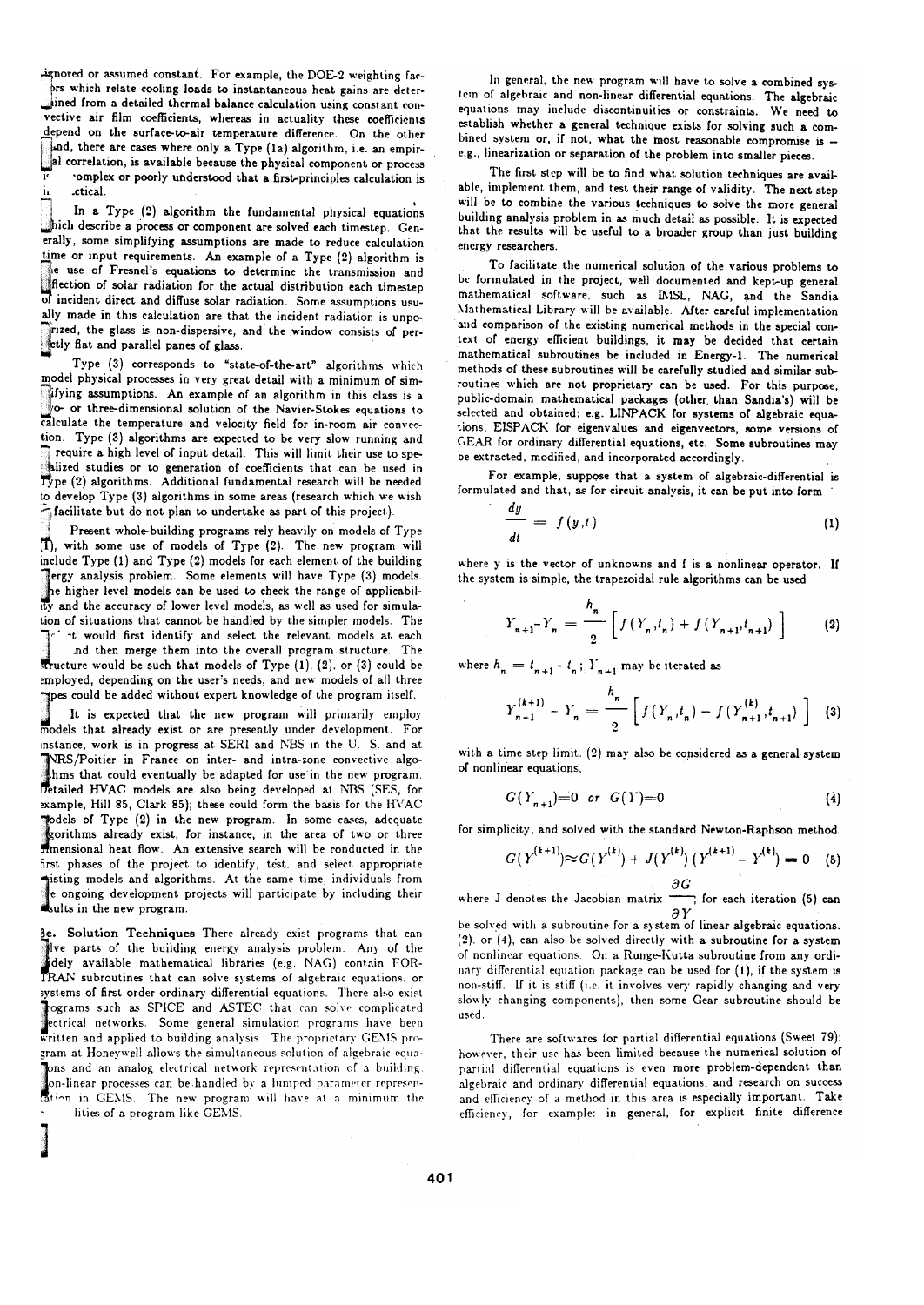methods, the timestep must be smaller than that corresponding to the fastest possible process at any point, but calculation for each point is independent of the other points. Whereas, for implicit finite difference methods, the timestep need only be small enough to resolve the time evolution of the process of interest. However, for each time level a system of linear algebraic equations usually results for linear problems and a system of non-linear equations for non-linear problems. Which is the more economical depends on the particular problem under consideration

3d. User Interfaces One of the design goals of present day Building Energy Analysis Programs was to reduce the labor of user input and create a more friendly user interface. To this end, fixed format input was discarded in favor of free format input languages. Nonetheless, the same amount of data at the same level of detail still has to be input, and the input phase of existing Building Energy Analysis Programs remains a major barrier to the wider use of building energy analysis

A major problem in designing the I/O for the new program is that greater detail in the simulation usually requires greater detail in the input supplied by the user. Similarly, a more general and flexible program means that the user has more options to choose from. Rather than welcoming the free-claim to choose, the user may feel overwhelmed by it. The new program will not be successful, even as a research tool, unless these problems can be mitigated.

The output side of the I/O interface also merits attention, though not to the extent of the input side. A research oriented simulation program requires that the user be able to choose the output variables, the output format, and the output timestep. That is, the user must be able to design, through the input, his own output reports, graphs, and histograms. Creating this capability is not inherently difficult and should be one of the more straightforward tasks in this project.

The participants in the new program project, at least at this time, are more interested in the simulation side of the project than in the "user friendly" input task. New developments in user friendliness will come from the commercial computer industry, not from government-sponsored research. We hope to choose judiciously from already-existing techniques to create a user interface that will ease the burden of using a powerful, flexible simulation program.

The input processor can be regarded as one of the two main elements of the new program -- the simulation itself being the other. thus it corresponds to the input languages of existing Building Energy Analysis Programs such as BLAST and DOE-2.

Our strategy, to combine ease of use with flexibility and generality, is to create a user input processor that will accept input at three levels of detail. The highest (least detailed) level might be called the conceptual level. This is the level the user would employ when a building or system is in the early design stage -- when the problem the user is trying to solve is not yet well defined and is subject to major alterations. This type of input (Level 1) will be interactive. The user will be able to display on his terminal various pre-assembled systems of building components. For instance, the library will contain building floor plans with all the geometry and schedules in place, or preconnected HVAC systems, which the user will simply access and alter. This level will be used to describe the bulk of many simulation problems. The more detailed levels will be used to describe only those areas in which the user is most interested.

The second level of input (Level 2) will correspond to the detail provided by the input languages of existing Building Energy Analysis Programs. Unlike these languages, however, the new program input will be interactive. If we imagine the input problem to be defining "components" (windows, walls, coils, etc.) by assigning values to "component parameters" (location of window, coil capacity, etc.), the program will have menus for each component and will prompt the user for input for each component parameter, or display the already entered value or the default.

Simple graphical feedback at this Level and at Level 1 is very important. As mentioned in the general capabilities section, a great deal can be accomplished with rather simple graphical feedback. Simple histograms of the operating schedules on the user's terminal would be one example. Plan views of the various spaces and floors, component diagrams of HVAC systems showing already entered values are other examples of prompt, simple feedback that will eliminate much input error.

Level 2 will be used to input the bulk of the geometry for the simulation of existing or fully designed buildings. The method of specifying the geometry will be relational, rather than absolute. That is, the position of a wall or other geometrical element will be specified relative to another wall that it is attached to. This will allow the program to ensure connectivity, simplify the input, and reduce user geometry errors.

The lowest, most detailed and general level of input (Level 3) will be a non-interactive input language. The choice of the type of language - context free or context dependent - has not yet been made. This level of input will have several uses. first of all, the two higher levels will be translated into Level 3 input rather than being fed directly to the database. Thus, Level 3 can be used for detailed, minor changes to models created at a higher level.

Secondly. Level 3 can be employed by experienced users who grow impatient with the interactive style of the higher levels. Finally, Level 3 will be used to alter and add to the capabilities of the simulation itself.

At Level 3, the user will be able to define new "components" and their associated component parameters. These new components and parameters will be automatically added to appropriate tables so that the Level 3 input language will be able in the future to recognize the new input and transform it correctly onto the database. This is similar to adding new commands and keywords to the DOE-2 program by changing the keyword table. In DOE-2, this is accomplished by running a stand-alone, fixed input format program. Also, assigning the keywords to the correct position in the database is not exactly automatic. In the new program, this task will be accomplished via the Level 3 input language.

Also at Level 3, the user will be able to define new simulation algorithms for new or existing components. This will require including in Level 3 an interpreter with FORTRAN-like or APL-like syntax. The syntax will be as similar as possible to the language used in writing the simulation program, so that the user, when satisfied with the algorithm, can move it permanently into a solver in the simulation program. An alternative would be to include a call generator in Level 3, in addition to or instead of the interpreter. The user would describe his algorithm in some high level language and the code generator would translate this into FORTRAN (for example), which could be sent to the compiler. Simply having the interpreter would mean longer execution time than using compiled code.

The Level 3 input will also allow the user to alter, to a certain extent, the structure of the language itself. At the simplest level, this could involve changing the default tree; that is, changing the manner in which defaults are assigned to component parameters. At the highest level, it could involve changing the language (via the syntax table) so that it would no longer resemble the original. Since the two higher input levels feed into Level 3, this would be inadvisable, and it is likely that the power of the language to alter itself will be severely restricted.

Finally, the user at Level 3 will basically be able to design his own simulation program. He will be able to tell the controller in what order to call the solvers, what level of solver to use, and what convergence criteria, time steps, etc., to use for each solver or group of solvers. Of course, the controller will be "intelligent" (we hope!) and will be able to make good choices for solver calling sequence, convergence criteria, and time step without external aid. But these choices will always be capable of being overridden by the user.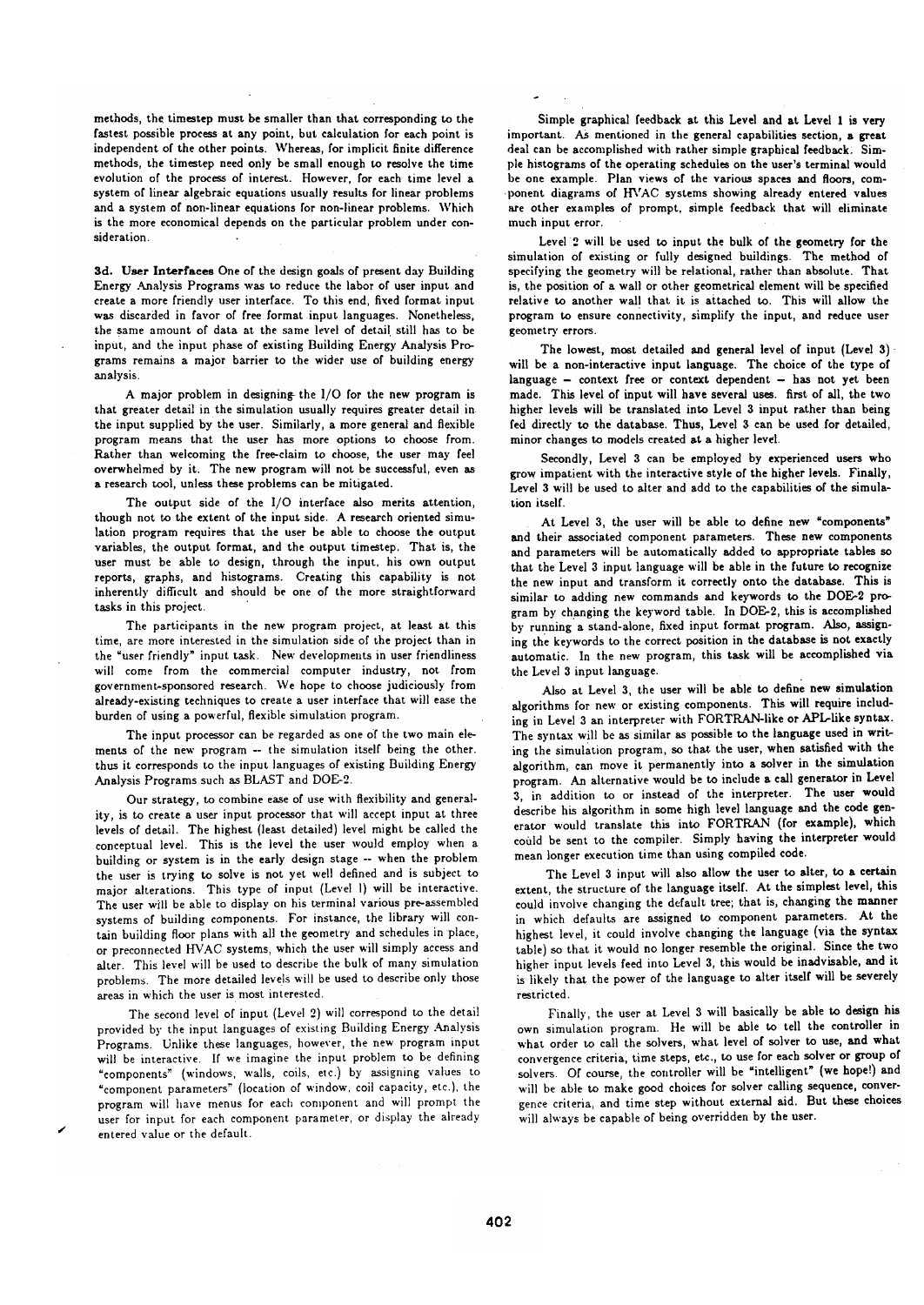The output processor will be a separate program element that will operate on a separate database - the output database. The user will be able to specify (via the Level 2 and 3 input processors) what variables he wishes to save, and at what time intervals. This information will be given to the controller, and a special "solver", the output solver, will be used to access the appropriate data from the datathe desired intervals, and move it to the output file.

The output processor will be interactive, similar to the Level 2 input processor. The user will be given the option of using certain predefined summary reports, or creating his own by summing, averaging, scaling, combining, the variables on the output database and displaying the results as formatted reports or as graphs and histograms. Like the Level 1 and 2 input processors, this task is a separate well-defined work module that can be performed by an independent

 $\frac{1}{2}$  group.

3e. Program Structure To allow the capabilities and flexibility described above will require an internal structure completely different from existing programs. We envision four main components in this structure:

 $\frac{1}{3}(1)$  a database system which contains user input information, detailed parameter description for simulation algorithms, intermediate and computed results, and other categories of information;

 $-(2)$  algorithm routines that are the heart of the actual simulation;

 $\left| \right|$  (3) a computation control structure; and

(4) a user interface module.

In existing programs, items 1, 2, and 3 are merged together or "hard-wired". This hinders substitution of different, more exact algo-Frithms. Since the algorithms, solution techniques and parameter data are separate within the new structure, the user will be able to independently change each of these items. Additionally, each of these items can be described through the user interface or language module. Through the input the user will be able to control not only the values and constants necessary for the simulation, but also which algorithms are used and where they are performed in the simulation. The control ture will determine which algorithms to use and how the algo-1....ms are sequenced, and even allow multiple algorithms to be applied to the same computation so that results can be compared.

All communication between algorithms will be through the database. When a new algorithm is added, the control structure will extract required information from the database system for that algorithm, pass control to the algorithm, then place the results back into the database structure. Output subprograms will use the database system to extract results to be reported, summarized, or analyzed.

This kind of modularity allows the input and output phases of the program to reside on different hardware if desirable. The input and output modules could be running on a desk-top workstation (micro computer) and simply request or supply information to the database on the main computer where the simulation or numbercrunching parts of the programs reside.

From the programming perspective there are several issues that need to be examined. The resulting program must be easily portable to different computers. This usually requires it to be written in FOR-TRAN or some other widely available computer language. However, using a language like FORTRAN makes the programming of complex systems very difficult. For this reason, it is likely that one or more pre-processors will be developed that allow the code to be developed in a "higher level" language (with capabilities -- for scientific computation -- of less portable languages like ADA, C, and PASCAL) and automatically translated for the target machine compiler (such as automatically translated for the cargos music. allow more general data structure, expandable or dynamic memory allocation, recursive routine (algorithm) calls, and sophisticated looping and logic structures. As languages like C and ADA become generally available on scientific computing hardware, the pre-processor could produce code

hese types of compilers instead of FORTRAN.

For the user interface, allowing the input of new algorithms requires an interpreter which will be used by the simulation to follow the steps of the algorithm described by the user. It is also envisioned that a code generator will be implemented which will translate the user's input into new FORTRAN code so that a permanent, fast version of the new algorithm can be added to the program's algorithm library with minimal effort.

There has been a substantial growth in the use of computeraided-design (CAD) systems in the building design process, and many companies using these systems also use energy analysis programs. Some have attempted to integrate the energy programs into their CAD systems, with varying levels of success. Although we feel that the private sector has the required resources and capabilities to develop the future CAD systems for the design community, the new building energy analysis program must contain the necessary interfaces to allow integration into these CAD systems without major modifications. This will require interaction between these two groups of program developers.

#### 4. PROGRAM SCHEDULE

There are two main stages for this long-term effort: the development stage and the maintenance stage. The development stage consists of three main phases: (1) conceptual design, (2) prototype implementation and testing, and (3) final implementation, testing, and release. Development is expected to take approximately five years; maintenance follows development and continues for the useful life of the program. The effort level during development is expected to increase during the first two years, peak during the third and fourth years, and decrease during the fifth year. Maintenance effort is expected to be level during the first few years after the program release then decrease.

Although development will have three phases, as outlined above, each of the five project areas of this stage will proceed through these phases on different schedules with different effort levels. Much of the conceptual design is expected to be finished during the first year. This phase will produce a conceptual design document which describes all of the major components of the program, including:

- the gross structure and information flow between the program's main subsystems:
- the fine structure of communication between the main subsystems:
- the fine structure of information storage and flow within the main subsystems;
- a detailed description of the various research efforts that must be undertaken to answer any unresolved questions, including who will perform the work and the schedule for completion:
- a more detailed plan and schedule for the next phases of the project; and
- an agreement among the participating research groups and organizations outlining the expected contributions, responsibilities, commitments, and deliverable schedules for each.

The second development phase will proceed for roughly the following two years and will result in a working prototype of all major components of the program. The prototype will be used by project participants in testing and further refinement of the program subsystems. This prototype will not contain all the capabilities of the final program, but will act as a testbed for the work remaining to be done. It will also allow all the aspects of the conceptual design to be tested to ensure that a workable solution has been produced. In this way, all necessary revisions can be made before the final version of the program is produced.

The third development phase will take approximately two additional years and will result in the first version of the code and its documentation for public release and wide distribution.

 $\sim$ 

 $\sim$